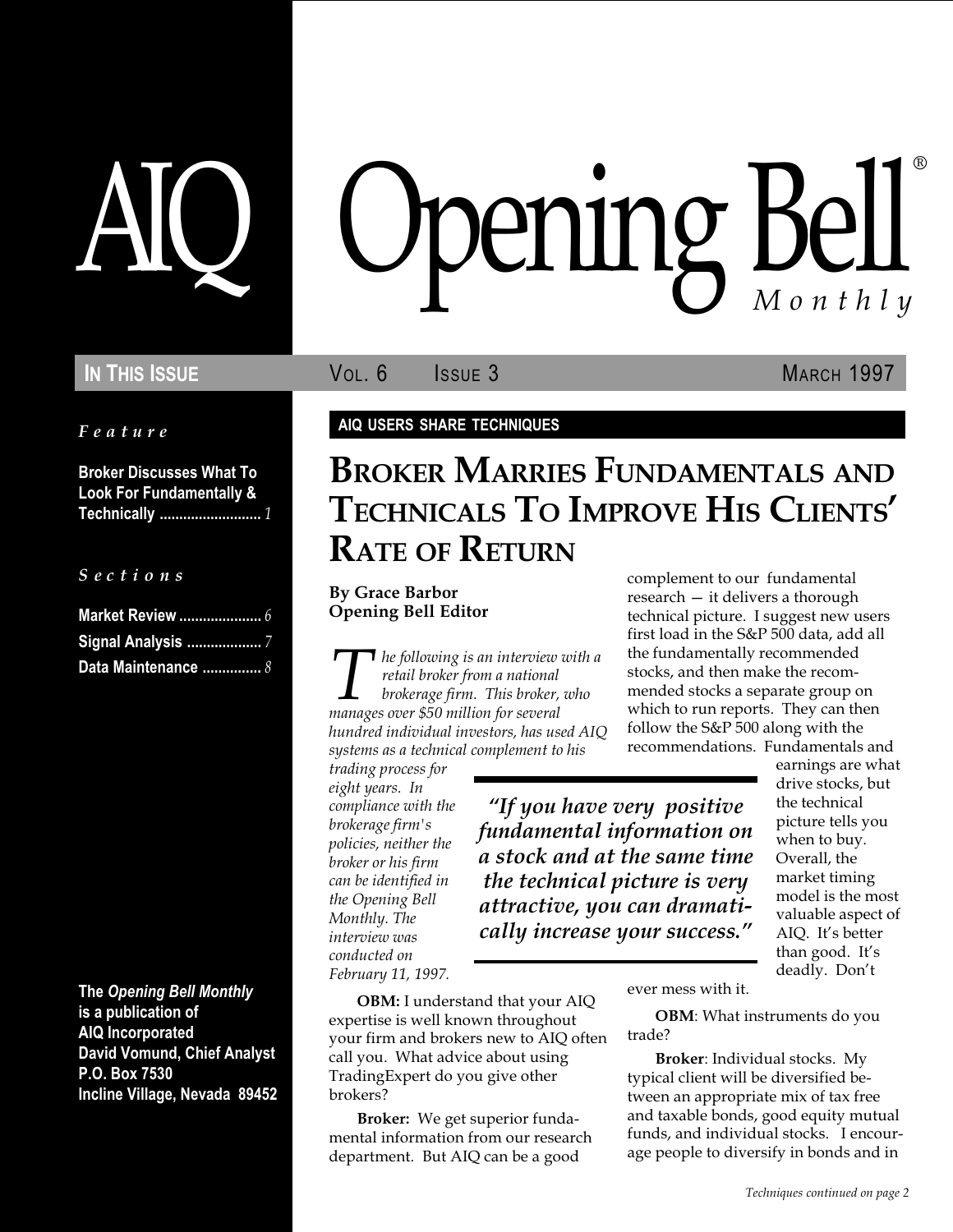equity funds so that they have as wide an investment footprint as is possible. For typical individual investors, especially those new to investing, I recommend larger companies with low volatility. Investing in something that is not too risky with good earnings and an upward trend helps clients temperamentally and builds their confidence in you.

OBM: How many stocks do you track?

Broker: I have over 3,000 stocks in my database.

OBM: How do you come up with your list of candidates?

Broker: I have a list of fundamentally attractive stocks from my firm's research sources - hundreds of stocks in different group areas. They are conservative type stocks such as telephones, utilities, and large caps.

OBM: How do you further prune that list?

Broker: I marry fundamental with technical information to come up with the best selections. I watch group rotation to see what groups are in favor. I then look within these groups for stocks with superior fundamentals. If you have very positive fundamental information on a stock and at the same time the

#### PLEASE SEND CORRESPONDENCE TO:

Opening Bell Monthly G.R. Barbor, Editor P.O. Box 7530 Incline Village, NV 89452

AIQ Opening Bell Monthly does not intend to make trading recommendations, nor do we publish, keep or claim any track records. It is designed as a serious tool to aid investors in their trading decisions through the use of AIQ software and an increased familiarity with technical indicators and trading strategies. AIQ reserves the right to use or edit submissions.

For subscription information, phone 1-800-332-2999 or 1-702-831-2999.

© 1993-1997, AIQ Systems



technical picture is very attractive, you can dramatically increase your success. You also have the confidence to hold that stock if there is a short term correction. For example, occasionally negative news will affect a stock but if you feel your information is very accurate, you have the confidence to maintain your position.

OBM: Do you put equal weight on fundamentals and technicals?

Broker: Yes. By combining the two, I can improve my clients' rate of return. My research department provides me with fundamentally attractive ideas. But the more positive the technical picture, the better chance I have of making the right decisions. Monsanto is a good example of how combining fundamentals with technicals can result in a successful investment.

Our research indicated that the fundamental nature of Monsanto's business had changed from a specialty chemical company to a very innovative agricultural biotech company. Now, in addition to Roundup and Nutrasweet, they had developed insect and Roundup resistant corn, cotton, and wheat.

We felt the PE ratio could expand as Monsanto would no longer be valued strictly as a chemical company. The fundamental story was improving dramatically and this was reflected in the technical picture. Monsanto started to take off early in 1995.

One good entry point is in the middle of January '96 when AIQ issued a buy signal after a consolidation phase (Figure 1). OBV and Money Flow were positive. The stock increased and split 5/1 in June of '96. If you missed it, you had similar conditions after it split and corrected a bit. (Figure 2)

OBM: With several hundred clients, how many individual stocks do you follow?

Broker: At any given time, I am intensely following about 25. My universe of holdings for all my clients is in the area of 100, but if there is no news on a stock and if it is not showing up on any of my AIQ reports, I am not worried about it.

**OBM**: Do you have a long term or short term approach?

Broker: We are basically a buy and hold type company, although I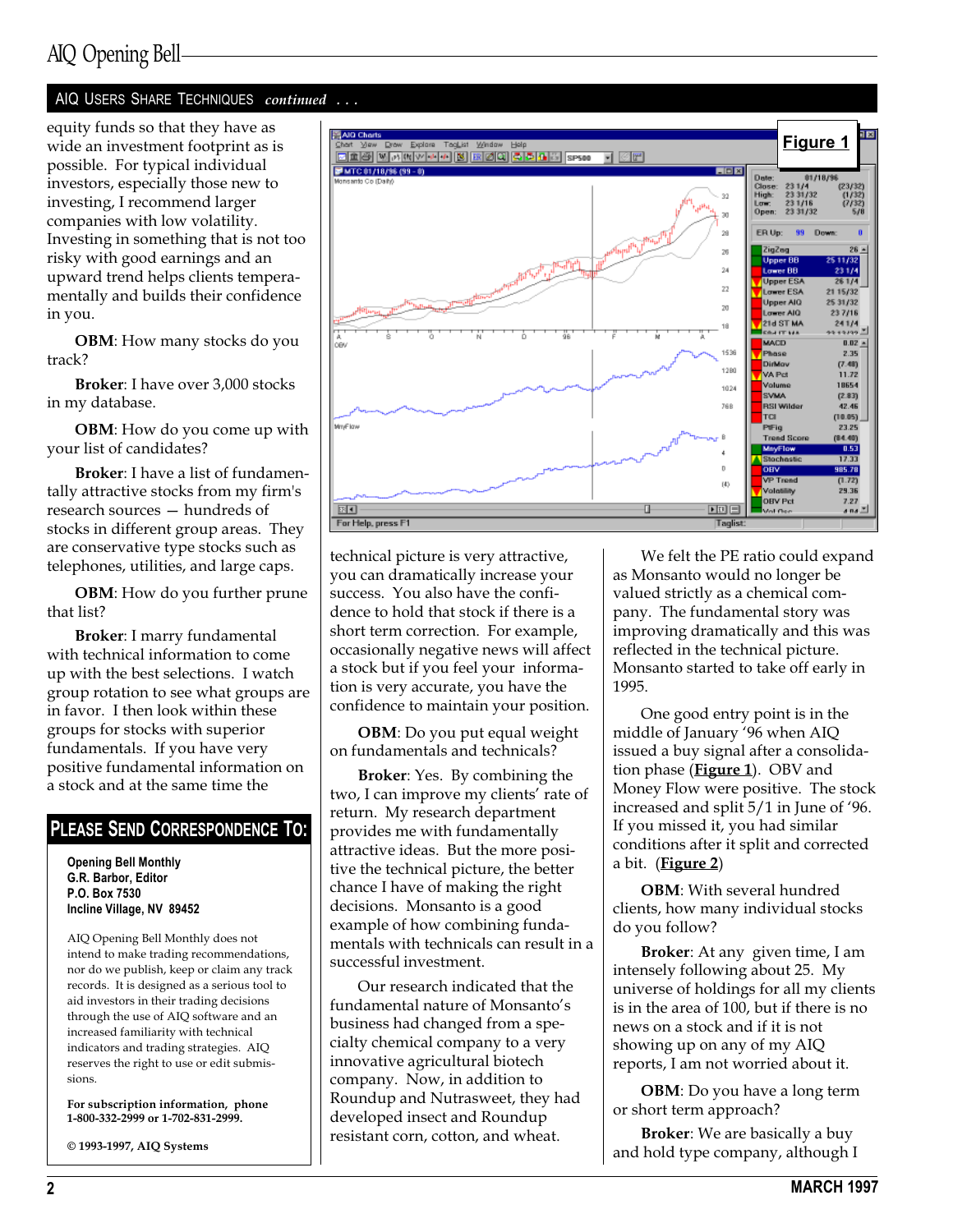have a few clients who are traders. I try to tailor an approach to a client's temperament and personality. Most individual investors like issues that they can hold over the long term. Those are usually some of the larger caps on both the NASDAQ and NYSE, issues that have been successful for many, many years. The main concern is when to buy them. AIQ is perfect for this. Oftentimes during a normal correction a really great stock will pull back to a trendline and AIQ will give a buy signal. That is a perfect time to pick up a high quality stock.

OBM: Can you give us an example?

Broker: In the case of Microsoft, I have a positive recommendation from our analyst who understands the company. Look at the chart of Microsoft in the fall of '96 (**Figure 3**). We have a period of consolidation, a buy signal, and increasingly positive OBV and Money Flow. I don't know how it could be any clearer. This is a perfect example of an attractive entry point in a stock that regularly makes new highs. Often, I will hear "yes, I know Microsoft is a great company, but isn't it too high?" I review the



fundamental background on the stock and then explain that the stock has consolidated for awhile. I then add that this is a very attractive time to buy the stock for the long term. With OBV and Money Flow positive, along with a buy signal, I am very confident of the stock's direction.

One process I go through is to



double check the valuation. One of my criteria is the historical relative price earnings ratio. It must be within normal parameters. In other words, if Microsoft normally trades at 30 times earnings, we won't necessarily look at it when the price is more than  $45$  times earnings  $-$  we'll wait until the price earnings ratio is about equal to the growth rate.

Microsoft in the last four quarters has traded roughly between 30 to 45 times earnings. Its five-year growth rate is 25 - 30 % so its PE on fiscal '96 (JUN) earnings of \$1.72 at 60 is 35, certainly within range. I am in pretty good shape. But, if you look ahead to the estimates for fiscal  $1997 -$  the market trades on forward estimates - and you multiply the 1997 est. (2.75) by 30, you get 82 1/2. So MFST at 60 looks good. Fiscal '98 erns. est. are roughly \$2.30. If MFST meets or exceeds these estimates, well you do the math to see the potential.

I use Daily Graphs from Investor's Business Daily to complement my technical analysis. Daily Graphs give you insider trading, relative strength, and earnings per share rank. In the case of Microsoft, it has an EPS and

Techniques continued on page 4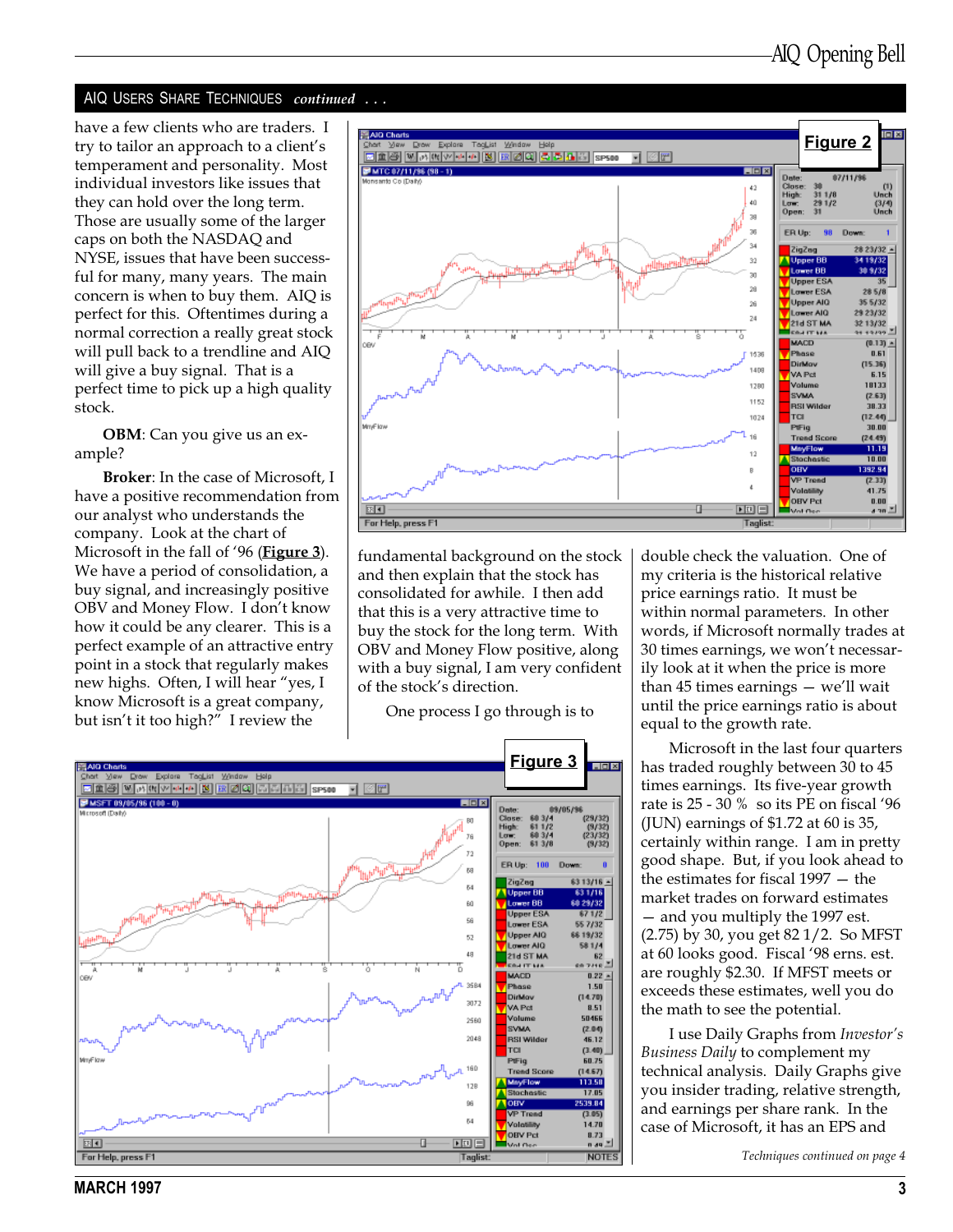RS rank of over 80. This is further confirmation.

I have positive fundamental information, I have a strong technical picture and a stock breaking above a consolidation area. I don't necessarily need an Expert Rating buy signal, although we have one. I would call my key clients and tell them that this is a great Blue Chip stock and a good time to buy. At that point, Microsoft ran up from the low  $60's$ , the  $80's$  and onward.

OBM: How does TradingExpert fit in with your overall trading process? How do you use TradingExpert to select issues from your list of fundamentally sound stocks?

Broker: Through the use of stock reports. I first print the Market Log, then Price Gap, Weighted Action List, Point and Figure Breakout, Persistence of Money Flow, and Price Volume Divergence. I sometimes print the Accumulation/Distribution and Relative Strength as well. I generate these reports on my lists of fundamentally recommended stocks to see which are technically attractive. Price Volume Divergence is a great report  $-$  price can be going down or sideways but this report finds stocks where Money Flow or OBV are going up (diverging). Point and Figure shows consolidation breakouts  $-$  a wonderful tool. Price Gap is excellent because you can find stocks that have gapped to the upside.

I run all these reports in the evening after the market closes so I have all my information the next morning before the market opens. The reports tell me which stocks from my fundamental list are the most technically attractive and enable me to quickly find some very attractive candidates.

OBM: What's the next step?

Broker: I examine the charts. On any given day, I look at the charts of 10, 15, and sometimes 50 stocks. I'm

doing several things including checking the status of my existing positions. If I am on a market timing buy signal and I have a healthy general market, I will also look at the market charts (the Dow, the S&P 500, and the OTC) to determine which market is outperforming. Then I will concentrate on individual stocks, looking for positive OBV, positive Money Flow, and a positive relative strength line compared to S&P 500. If I can see all that in a consolidation area, I start to get really excited. And if there's a buy signal  $-$  we're downtown.

OBM: Do you need a buy signal? Broker: No, but I would like to

...I look for positive OBV, positive Money Flow, and a positive relative strength line compared to S&P 500. If I can see all that in a consolidation area, I start to get really excited.

have one. On the other hand, if I get a sell signal with the aforementioned  $characteristics - I$  interpret it as a buy signal. Most people have a hard time understanding that the system works in this way, but Dr. (J. D.) Smith explained it well.

OBM: How do you explain the situation when a sell signal is actually a buy?

Broker: I can only paraphrase what Dr. Smith wrote in the OBM (see Opening Bell Monthly July 1994 and May 1992). Basically, as a stock starts to break out after a period of sideways consolidation, the AIQ system will sometimes generate a sell signal.

This happened with Microsoft in January of 1997. Once the stock breaks out on decent volume, it's obvious that the sell signal was wrong. As I understand it, the developers concluded that eliminating this type of signal would reduce the overall effectiveness of the system. So you have to learn to recognize this anomaly and to properly interpret sell signals that occur in this type of situation.

OBM: If the market is healthy and one of your fundamentally attractive stocks which has been in a consolidation period gives an AIQ sell signal, you are saying that the sell doesn't bother you?

Broker: No, most of the time I ignore it. If the overall market is healthy and that sector is performing well  $-$  technology in the case of Microsoft  $-$  there is no reason for that sell signal. It's an anomaly.

> OBM: Let's talk about AIQ's market timing signals.

> Broker: To me, these signals are number one in importance. Although I am not trying to time the market or a stock with absolute precision, I want to always be aware of the health of the market. In addition to the AIQ Expert Rating signals, I track the Weighted Action List

(WAL) and the Unconfirmed Signal Ratio from the Market Log (US). A market timing signal confirmed by the WAL and US is huge to me.

(Editor's Note: AIQ's "Market Timing" educational video explains in detail how to use the WAL and US for confirmation of market signals. Call AIQ for more information on this video.)

Let's say I am chugging along on a buy signal, and we get a sell signal with a US ratio of 20 up and 80 down...TradingExpert is saying there is going to be a correction. Oftentimes, TradingExpert will pick that up before fundamental weakness is apparent. We know, that as the market goes down and the US ratio changes from 20/80 to 80/20, there is a good chance we will get a buy signal. History tells me that the WAL and the US are good indicators of how close we are to a change in market direction.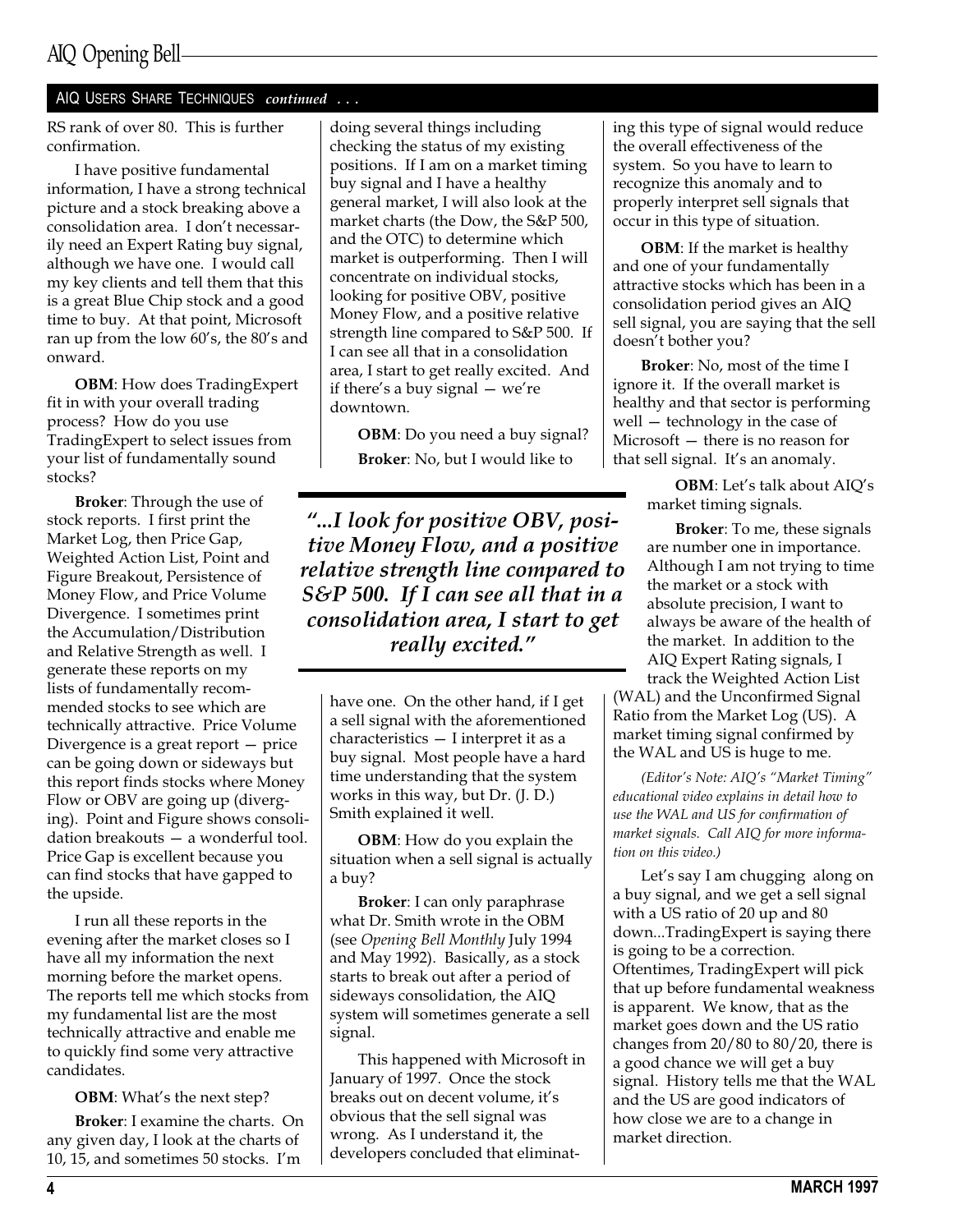Last summer, we had a vicious correction and then AIQ gave two or three buy signals in a row, but the market was still pretty volatile  $-$  it was tense. But I encouraged people to build positions  $-$  as long as that Unconfirmed Signal Ratio moved towards and above 80 I was confident the market was near the end of the correction. And it turned out that way. It gave me a tremendous amount of confidence to be able to tell concerned investors that a correction is nearly over. I should add here that the overall market conditions were still positive  $-$  good earnings, low interest rates and inflation  $-$  which bolstered my viewpoint.

OBM: When the market gives a down signal confirmed by the WAL and the US scores, do you advise your clients to sell?

Broker: It depends on the client. For people who want to trade and take profits, yes, I would encourage them to sell.

OBM: Right now, how do you handle this seesaw market?

Broker: When AIQ is on a buy signal, it's almost always right. Particularly in the last several years.

OBM: On a buy signal such as now, the seesaw doesn't bother you?

Broker: No, not at all. In fact, it opens some great buying opportunities. My WAL is 50% up and 50% down and the US is close to the same. My WAL and US scores will be a little different from David Vomund's and others because we follow different stocks. I have the S&P 500, the AIQ 650, plus many many others  $-$  I have as broad a cross section as possible. Right now I'm not concerned. The Bond Market is stable and interest rate policy is a known quantity. We have a rolling correction in technology but my WAL and US ratios are not deteriorating and there is no sell signal.

**OBM:** How important is group and sector rotation?

Broker: It's not critical to me but I



do pay attention to it. The group has veto power. One of the last things that I do before I buy a stock is to check its group. I want the group strength positive. If, in Investor's Business Daily, the group relative strength is below 70, I am concerned. I would have to really be confident in the individual stock.

OBM: You said you look at the Market Log first thing every day  $$ what precisely do you look at?

Broker: The Market Log is telling me several things. I look at the Expert Rating signal (ER), and if it has changed. I look at the WAL and the US. Let's say the market goes down 50-100 points or more without a sell signal, and the WAL and the US hover around 50-50. That tells me the market's not selling off, but rather we're undergoing some kind of a rotating correction. I am not alarmed. Now if the WAL was 10-90 and the US was  $75$  or  $80$  down  $-$  then I would be concerned.

I get a lot of calls daily asking me what I think of the market. All I have to do is look at the Market Log. If there is no sell signal but the US is deteriorating  $-$  it means that we might be nearing a short term top. I

can always tell my clients how the market looks at the moment. Right now, for example, I can say that the market looks to be in good shape. The stocks I'm looking at are acting pretty healthy. Yes, the Dow was down but the NASDAQ was even. I interpret what AIQ is telling me, and I put it in common language. And I will add comments like, "remember the overall climate is very positive. We have low interest rates, they're stable, we have low inflation, it's stable, the Republicans are in control of Congress, the Democrats control the White House  $-$  there's a balance there. The market likes a consistent and predictable environment.

I know that we're in one of the best bull markets in history, if not the best. While these things work well in this situation, I am always on the lookout to see if that long term trend is going to change as it did in 1994. At that point, I hone my criteria. I don't have clients who sell short. We deal with individual investors and it's too hard for them.

The worse the shape of the market, the more selective my criteria. And I move towards the defen-

Techniques continued on page 6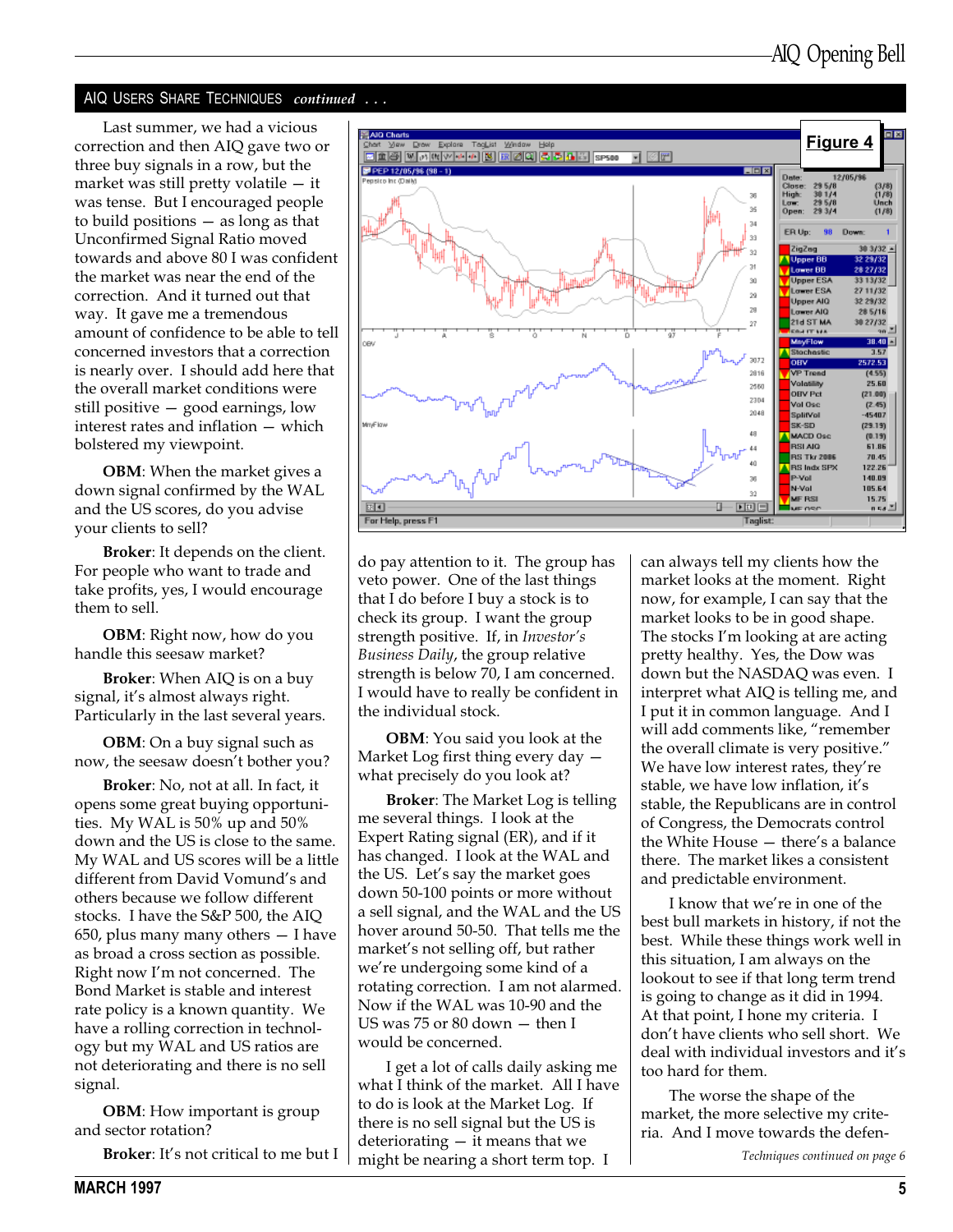sive industries - high dividend stocks, phones, utilities, and food, beverage, and medical.

There used to be the saying: as goes General Motors so goes the U.S. market. I believe that comment now applies to General Electric. General Electric is now the bellwether. I don't trade General Electric. We buy and hold it. I think GE is a microcosm of the American economy and is an extremely important stock.

OBM: If one of the fundamentally attractive stocks that you track starts appearing on the up sections of the reports and it is not held by any of your clients do you recommend it?

Broker: Yes. Especially if it further diversifies their portfolios. A good example is Pepsi Cola. Pepsi has suffered some earnings disappointments. They lost one of their distributors in Venezuela. Nevertheless, analysts concluded that this was a good long term stock that had suffered some temporary weakness. It traded sideways for a while, bounced off 28 a whole bunch of times, which led me to believe that

The market started out strong in<br>February as the Dow and S&P 500 hit new highs. The rally was primarily in large-cap stocks as the Russell 2000 and Nasdaq Composite failed to reach new highs. There were no Expert Ratings to report this month. If you use Dial Data market data with AIQ's market timing model, the last signal was the January 7 buy signal. As a check, the Expert Rating on February 28 was 12 - 88.

One of the strongest groups of the past month was precious metals. The tip-off to the advance came on February 7 when several gold issues had an outside reversal day. The issues include American Barrick Resources, Battle Mountain Gold, Newmont Gold, and Placer Dome Gold. This pattern was highlighted in the November 1996 Opening Bell's short term analysis article.

there was reliable support. All the bad news was factored in, and it continued to hold above 28. This went on from basically the later part of 96 into 1997. During this time, it ran up to 33 and then went back down but never violated support at 28. Pepsi started to show up on the Price Volume Divergence Report , and we all know what that means accumulation was going on.

Fundamentally, Pepsi is a good long term conservative growth stock because it is in the food and beverage group. The stock has recently been weak because of problems in the international arena. Also, Pepsi owns Taco Bell, KFC, and Pizza Hut, and the restaurant units have been weak.

At this point, I simply didn't think it was going lower than 28 because all the bad news is factored in. And I thought that in the next 12 to 18 months, we were likely to see some positive things happen. Certainly the beverage sales will stabilize and our food analyst thought there was a good chance that Pepsi would spin off its restaurant units. It made

sense. And, even without a restaurant spin-off, Pepsi was attractive fundamentally and technically.

Technically, at this time Pepsi was showing good accumulation in OBV and Money Flow as indicated on the Price Volume Divergence Report. And it has a nice long consolidation base (see **Figure 4** on page 5). And we had an early buy signal foretelling this. We can comfortably build positions with conservative investors. For a beginning stock position for an individual investor, this is a very good choice.

News turned positive when Pepsi announced the spin-off in January and the stock ran up to 35. When earnings came out a couple of days later, they were below expectations, which knocked the stock back down to 32. But the stock did not go back down to its previous level. It found support at 32 and to date has again risen towards 35.  $\blacksquare$ 

Next month: A discussion of sell strategies.

#### MARKET REVIEW

In the January, 1997 Market Review, we showed a chart of the S&P 500 with its long term trendline. At that time we discussed how the trendline acted as support and resistance. We include the graph

again this time looking at overbought levels. Since the trendline began in 12/94, the S&P 500 has been at least 6% above the upward sloping trendline eight times. In each case the market either had a short term correction or moved sideways. Until this month, the highest the

S&P 500 was above the trendline was 9% on 2/96. The market matched this level again this February. The market was unable to sustain this lofty level and corrected toward the trendline late in the month.  $\blacksquare$  D.V.

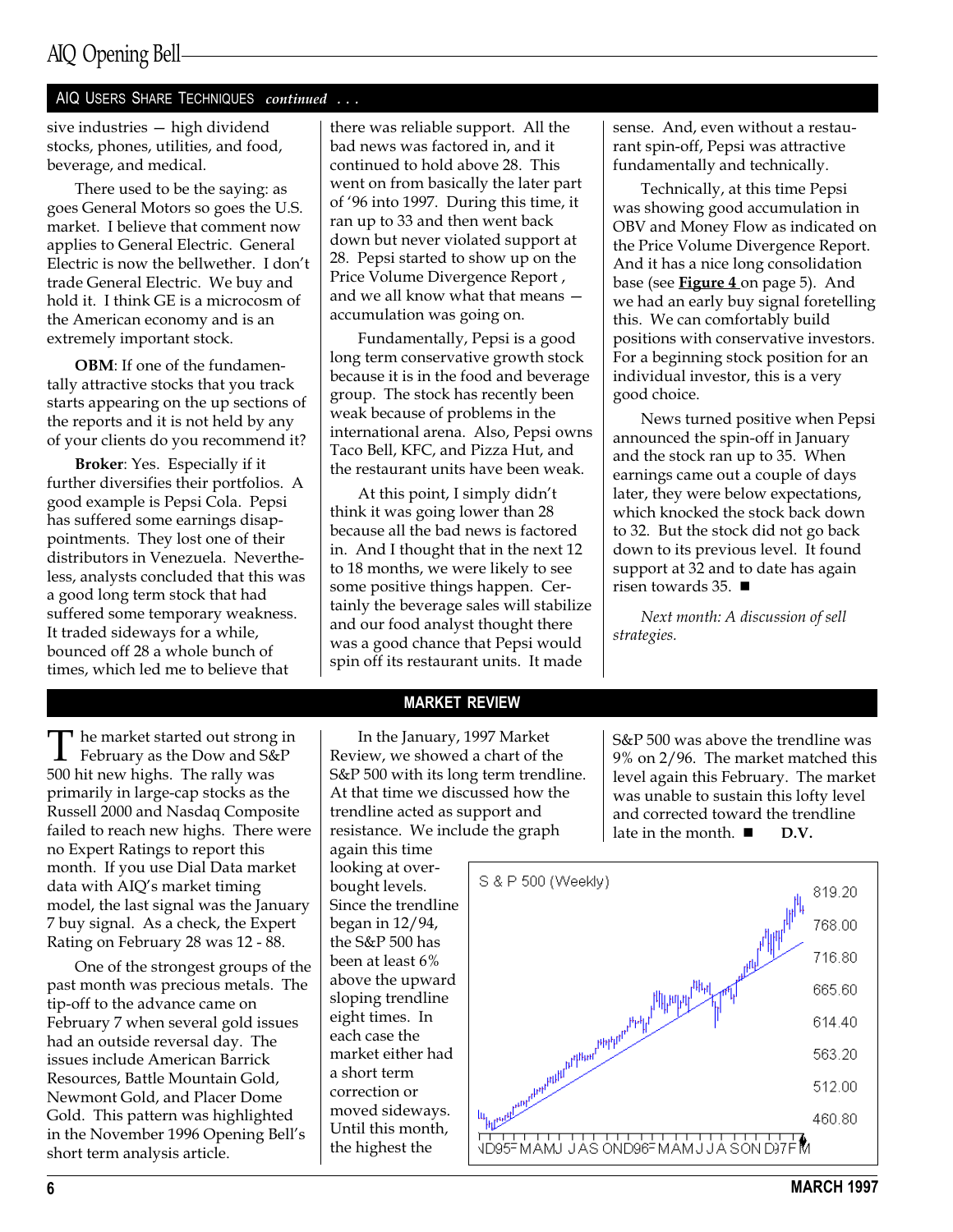#### SIGNAL ANALYSIS

# COMBINING AIQ'S MARKET AND STOCK TIMING SIGNALS CONTINUES TO SHOW GOOD RESULTS

By David Vomund

DAVID VOMUND

**A mechanical trading system<br>combining AIQ's market<br>the Expert Ratings for stocks contin**combining AIQ's market **L** timing Expert Ratings with ues to show good results. We first tested this system in May 1992. This was a test of AIQ's original technology prior to industry group rotation and the new screening reports now available in TradingExpert. We reported trading results again in March 1995 and now have updated the study through 1996.

Results of this simple mechanical system which combines AIO's market timing signals with the Weighted Action List report show that the portfolio rose 21% in 1996, including commissions.

Using a database of the S&P 500

stocks, we ran a Weighted Action List every time there was a market timing buy signal (an Expert Rating of 95 or greater). Only the first signal in a string of buy signals was used. The top five stocks in the Weighted Action List with buy signals were purchased and held until a market sell signal was registered, at which time all

positions were moved to cash. Only stocks over \$10 were purchased and the Expert Rating buy signal had to be 95 or greater.

To obtain percentage return figures, we made the following assumptions:

- The portfolio started with \$25,000 in January 1992.
- All profits/losses were reinvested in the next block of trading with each of the five stocks receiving an equal amount of capital.
- The buy and sell points on the stocks were the opening price the day after the market Expert Rating.
- Commissions were factored in using deep discount brokerage rates.
- Slippage, dividends, and money

market interest received were not factored in.

Table 1 lists the trade by trade results. The entry and exit dates represent the day after a market timing Expert Rating was registered. The third column lists the percentage change in the S&P 500 index, while the fourth column shows the results of trading the top five stocks on the Weighted Action List. Listed are the results since 1995. Refer to the March 1995 Opening Bell for trade by trade details for 1992 through 1994.

The yearly returns are found in **Figure 5** and **Table 2** (next page). Overall, the mechanical trading system shows an average annual rate of return of 21% since 1992.

This mechanical process should not be considered to be a complete

Signal Analysis continued on page 8

Table 1

| Entry<br>Date | Exit<br>Date | S&P 500<br>% Change | <b>Stocks</b><br>% Change | Portfolio Holdings<br>(Stock Symbols) |
|---------------|--------------|---------------------|---------------------------|---------------------------------------|
| 11/08/94      | 04/21/95     | 9.19                | $-0.29$                   | CCB, CYM, DGN, GWF, KBH               |
| 04/24/95      | 06/19/95     | 6.16                | 11.92                     | CC, STJM, AAPL, CA, NOVL              |
| 08/28/95      | 10/03/95     | 3.86                | 10.26                     | BMET, MDT, MRK, SMED, BKB             |
| 10/13/95      | 10/20/95     | 1.29                | $-0.19$                   | BMET, INGR, CMCSK, DWD, MER           |
| 11/17/95      | 12/19/95     | 1.59                | $-3.43$                   | BMET, DWD, BKB, GPS, AHM              |
| 01/17/96      | 04/04/96     | 7.80                | 11.01                     | SUNW, AHM, SRV, WFC, MCIC             |
| 04/16/96      | 04/18/96     | $-0.14$             | 0.27                      | STJM, LIZ, LUV, TJX, S                |
| 05/09/96      | 06/10/96     | 4.32                | $-0.25$                   | GLD, INGR, BOAT, RLM, CCI             |
| 07/10/96      | 08/30/96     | 0.41                | 0.98                      | GPS, ECO, PDG, HPH, HNZ               |
| 09/10/96      | 01/06/97     | 12.70               | 15.68                     | TJX, BSX, HAL, CA, FITB               |

#### AIQ Trading Detail